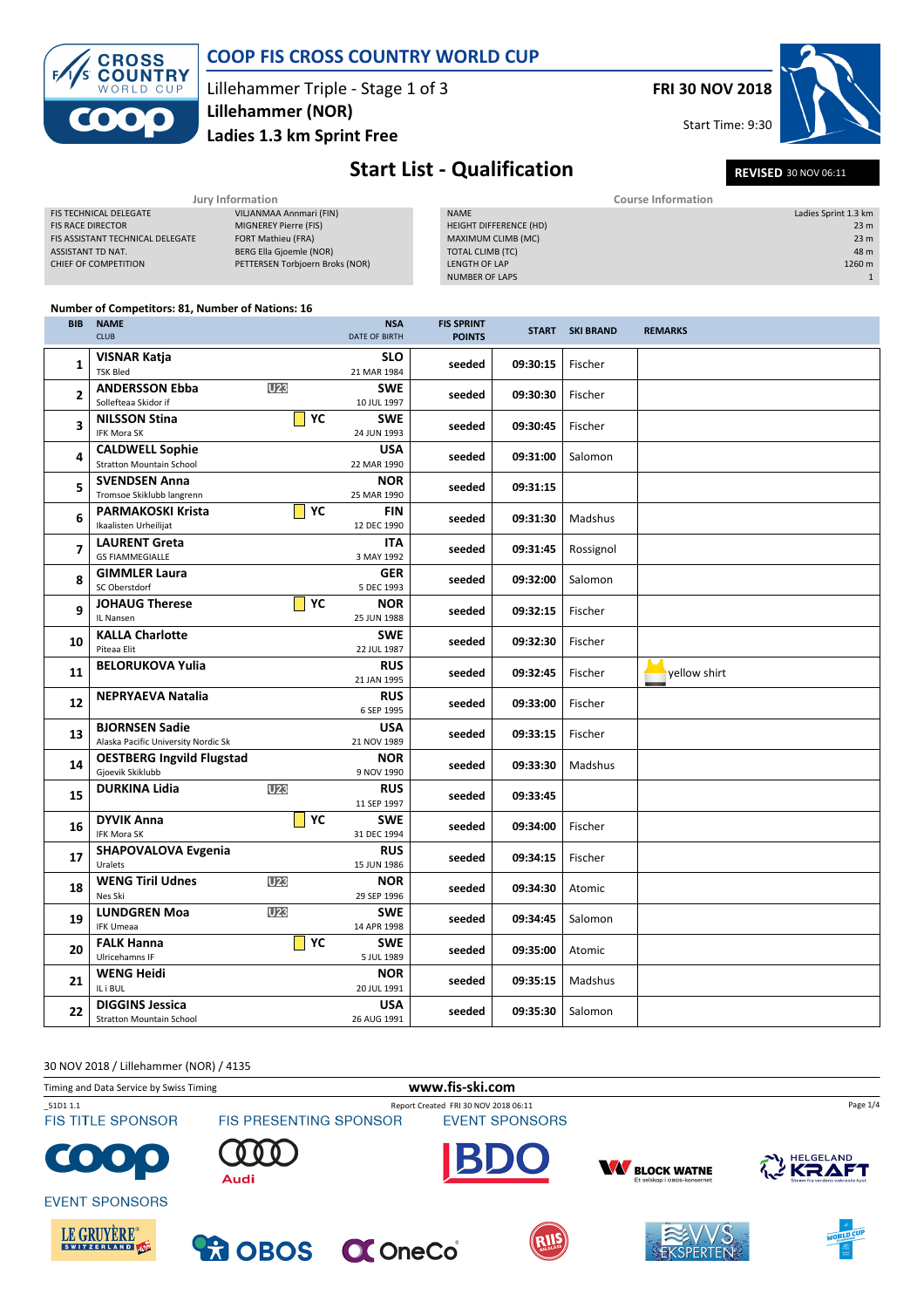

### COOP FIS CROSS COUNTRY WORLD CUP

Lillehammer Triple - Stage 1 of 3 Ladies 1.3 km Sprint Free Lillehammer (NOR)

FRI 30 NOV 2018

Start Time: 9:30



## Start List - Qualification REVISED 30 NOV 06:11

| <b>BIB</b> | <b>NAME</b><br><b>CLUB</b>                                | <b>NSA</b><br><b>DATE OF BIRTH</b> | <b>FIS SPRINT</b><br><b>POINTS</b> | <b>START</b> | <b>SKI BRAND</b> | <b>REMARKS</b> |
|------------|-----------------------------------------------------------|------------------------------------|------------------------------------|--------------|------------------|----------------|
| 23         | <b>STADLOBER Teresa</b><br>SC Sparkasse Radstadt-Salzburg | <b>AUT</b><br>1 FEB 1993           | seeded                             | 09:35:45     | Fischer          |                |
| 24         | <b>HAGA Ragnhild</b><br>Aasen IL                          | <b>NOR</b><br>12 FEB 1991          | seeded                             | 09:36:00     | Fischer          |                |
| 25         | <b>LAMPIC Anamarija</b><br>TSK Triglav Kranj              | <b>SLO</b><br>17 JUN 1995          | seeded                             | 09:36:15     | Fischer          |                |
| 26         | <b>OUS Amalie Haakonsen</b><br>Nes Ski                    | <b>NOR</b><br>23 APR 1996          | seeded                             | 09:36:30     | Fischer          |                |
| 27         | <b>DAHLQVIST Maja</b><br>Fauln-Borlaenge SK               | <b>SWE</b><br>15 APR 1994          | seeded                             | 09:36:45     | Salomon          |                |
| 28         | <b>INGEMARSDOTTER Ida</b><br>Aasarna IK                   | <b>SWE</b><br>26 APR 1985          | seeded                             | 09:37:00     | Rossignol        |                |

### Seeded by FIS Sprint Points

| 29 | <b>VAN DER GRAAFF Laurien</b><br><b>TG Hütten</b> | SUI                           | 20.58 | 09:37:15 | Rossignol |  |
|----|---------------------------------------------------|-------------------------------|-------|----------|-----------|--|
|    | <b>HARSEM Kathrine Rolsted</b>                    | 14 OCT 1987<br><b>NOR</b>     |       |          |           |  |
| 30 | IL Varden Meraaker                                | 7 FEB 1989                    | 21.03 | 09:37:30 | Atomic    |  |
|    | <b>RINGWALD Sandra</b>                            | <b>GER</b>                    |       |          |           |  |
| 31 | ST Schonach-Rohrhardsberg                         | 27 SEP 1990                   | 21.27 | 09:37:45 | Madshus   |  |
|    | <b>FAEHNDRICH Nadine</b>                          | <b>SUI</b>                    |       |          |           |  |
| 32 | Horw                                              | 16 OCT 1995                   | 27.08 | 09:38:00 | Peltonen  |  |
|    | <b>SETTLIN Evelina</b>                            | <b>SWE</b>                    |       |          |           |  |
| 33 | Hudiksvalls If                                    | 5 JUN 1992                    | 32.84 | 09:38:15 | Fischer   |  |
| 34 | <b>MATVEEVA Natalia</b>                           | <b>RUS</b>                    | 33.10 | 09:38:30 | Fischer   |  |
|    | Dinamo                                            | 23 MAY 1986                   |       |          |           |  |
| 35 | <b>MURUD Thea Krokan</b>                          | <b>NOR</b>                    | 33.17 | 09:38:45 |           |  |
|    | Soere Aal IL                                      | 6 JUN 1994                    |       |          |           |  |
| 36 | <b>SARGENT Ida</b>                                | <b>USA</b>                    | 34.53 | 09:39:00 | Madshus   |  |
|    | Craftsbury Nordic Ski Club                        | 25 JAN 1988                   |       |          |           |  |
| 37 | <b>SUNDLING Jonna</b>                             | <b>SWE</b>                    | 36.68 | 09:39:15 | Fischer   |  |
|    | Ifk Umeaa                                         | 28 DEC 1994                   |       |          |           |  |
| 38 | <b>WINKLER Anne</b><br>Ssv Syda                   | <b>GER</b><br>28 MAR 1994     | 38.74 | 09:39:30 | Fischer   |  |
|    | <b>CARL Victoria</b>                              | <b>GER</b>                    |       |          |           |  |
| 39 | SCM Zella-Mehlis                                  | 31 JUL 1995                   | 38.85 | 09:39:45 | Atomic    |  |
|    | <b>WENG Lotta Udnes</b>                           | U <sub>23</sub><br><b>NOR</b> |       |          |           |  |
| 40 | Nes Ski                                           | 29 SEP 1996                   | 38.98 | 09:40:00 | Atomic    |  |
| 41 | <b>ALESHINA Tatiana</b>                           | <b>RUS</b>                    | 40.00 |          | Fischer   |  |
|    |                                                   | 13 APR 1994                   |       | 09:40:15 |           |  |
| 42 | <b>CEBASEK Alenka</b>                             | <b>SLO</b>                    | 41.40 | 09:40:30 | Fischer   |  |
|    | <b>TSK Bled</b>                                   | 24 APR 1989                   |       |          |           |  |
| 43 | <b>FABJAN Vesna</b>                               | <b>SLO</b>                    | 43.48 | 09:40:45 | Fischer   |  |
|    | TSK Triglav Kranj                                 | 13 MAR 1985                   |       |          |           |  |
| 44 | <b>SOBOLEVA Elena</b>                             | <b>RUS</b>                    | 54.19 | 09:41:00 | Fischer   |  |
|    |                                                   | 8 JAN 1992                    |       |          |           |  |
| 45 | <b>SLIND Silje Oevre</b>                          | <b>NOR</b>                    | 56.79 | 09:41:15 | Atomic    |  |
|    | Oppdal IL                                         | 9 FEB 1988                    |       |          |           |  |
| 46 | <b>BRENNAN Rosie</b>                              | <b>USA</b><br>2 DEC 1988      | 59.13 | 09:41:30 | Rossignol |  |
|    | Alaska Pacific Nordic Ski Center                  |                               |       |          |           |  |

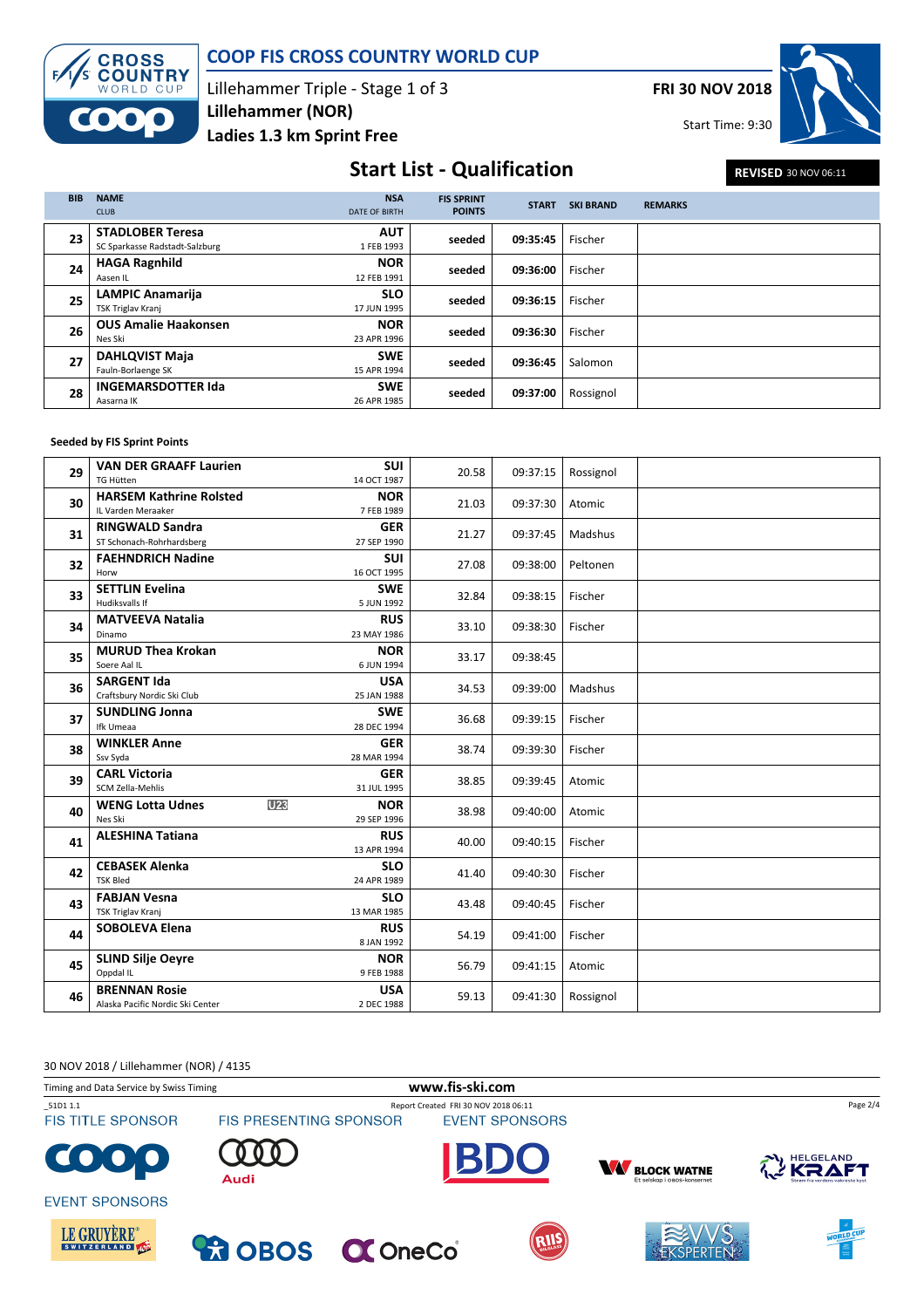

BIB NAME CLUB

 $\sqrt{ }$ 

### COOP FIS CROSS COUNTRY WORLD CUP

NSA DATE OF BIRTH

Lillehammer Triple - Stage 1 of 3 Ladies 1.3 km Sprint Free Lillehammer (NOR)

FRI 30 NOV 2018

# **Start List - Qualification** FIS SPRINT

S SPRINT<br>POINTS START

|           | Start Time: 9:30     |
|-----------|----------------------|
|           | REVISED 30 NOV 06:11 |
| SKI BRAND | <b>REMARKS</b>       |
| Rossignol |                      |
|           |                      |
| Peltonen  |                      |

| 47 | <b>MONONEN Laura</b><br>Hameenlinnan Hiihtoseura          |                                     | FIN<br>5 OCT 1984         | 63.19  | 09:41:45 | Rossignol |  |
|----|-----------------------------------------------------------|-------------------------------------|---------------------------|--------|----------|-----------|--|
| 48 | <b>SKISTAD Kristine Stavaas</b><br>Konnerud Ski           | U <sub>23</sub><br>$\vert \vert$ YC | <b>NOR</b><br>8 FEB 1999  | 63.43  | 09:42:00 |           |  |
| 49 | <b>MATINTALO Johanna</b><br>Poeytyaen Urheilijat          | U <sub>23</sub>                     | <b>FIN</b><br>11 DEC 1996 | 64.77  | 09:42:15 | Peltonen  |  |
| 50 | <b>NOVAKOVA Petra</b><br>Lk Slovan Karlovy Vary / CS MV   |                                     | <b>CZE</b><br>17 AUG 1993 | 66.59  | 09:42:30 | Rossignol |  |
| 51 | <b>PHINNEY Kelsey</b><br><b>Stratton Mountain School</b>  |                                     | <b>USA</b><br>9 APR 1994  | 68.65  | 09:42:45 |           |  |
| 52 | <b>HENNIG Katharina</b><br>WSC Ergebirge Oberwiesenthal   | <b>U23</b>                          | <b>GER</b><br>14 JUN 1996 | 72.61  | 09:43:00 | Fischer   |  |
| 53 | <b>PROCHAZKOVA Alena</b><br>LK Slavia UMB Banska Bystrica |                                     | <b>SVK</b><br>9 AUG 1984  | 75.97  | 09:43:15 | Fischer   |  |
| 54 | <b>FRAEBEL Antonia</b><br>WSV Asbach                      | U <sub>23</sub>                     | <b>GER</b><br>25 JAN 1997 | 76.48  | 09:43:30 | Rossignol |  |
| 55 | <b>ISTOMINA Mariya</b>                                    | <b>U23</b>                          | <b>RUS</b><br>20 MAR 1997 | 76.66  | 09:43:45 | Salomon   |  |
| 56 | <b>VON SIEBENTHAL Nathalie</b><br>Turbach-Bissen          |                                     | <b>SUI</b><br>30 SEP 1993 | 77.35  | 09:44:00 | Fischer   |  |
| 57 | <b>FINK Pia</b><br>SV Bremelau                            |                                     | <b>GER</b><br>10 JUL 1995 | 85.58  | 09:44:15 | Rossignol |  |
| 58 | <b>SLIND Kari Oeyre</b><br>Oppdal II                      |                                     | <b>NOR</b><br>22 OCT 1991 | 85.64  | 09:44:30 | Salomon   |  |
| 59 | <b>KLEMENCIC Anita</b><br><b>TSK Triglav Kranj</b>        | <b>U23</b>                          | <b>SLO</b><br>8 JAN 1996  | 88.27  | 09:44:45 |           |  |
| 60 | <b>MILLER Kaitlynn</b><br>Craftsbury Nordic Ski Club      |                                     | <b>USA</b><br>9 AUG 1991  | 88.95  | 09:45:00 |           |  |
| 61 | <b>RAZYMOVA Katerina</b><br>SPORT CLUB PLZEN              |                                     | <b>CZE</b><br>10 SEP 1991 | 93.55  | 09:45:15 |           |  |
| 62 | <b>LYLYNPERA Katri</b><br>Vuokatti Ski Team Kainuu        |                                     | <b>FIN</b><br>3 JAN 1994  | 94.97  | 09:45:30 | Fischer   |  |
| 63 | <b>SHEVCHENKO Anna</b>                                    |                                     | <b>KAZ</b><br>4 AUG 1993  | 95.51  | 09:45:45 | Fischer   |  |
| 64 | <b>PATTERSON Caitlin</b><br>Craftsbury Nordic Ski Club    |                                     | <b>USA</b><br>30 JAN 1990 | 95.95  | 09:46:00 | Fischer   |  |
| 65 | <b>KIRPICHENKO Yana</b>                                   | U <sub>23</sub>                     | <b>RUS</b><br>22 JAN 1996 | 96.33  | 09:46:15 |           |  |
| 66 | <b>FLETEN Emilie</b><br>Gol II                            |                                     | <b>NOR</b><br>9 JUN 1992  | 106.82 | 09:46:30 | Atomic    |  |
| 67 | <b>JOHANSEN Marte Maehlum</b><br>Oestre Toten skilag      | <b>U23</b>                          | <b>NOR</b><br>5 JUL 1997  | 121.26 | 09:46:45 | Salomon   |  |
| 68 | <b>SAAPUNKI Susanna</b><br>Vuokatti Ski Team Kainuu       |                                     | <b>FIN</b><br>14 OCT 1992 | 127.06 | 09:47:00 | Salomon   |  |
| 69 | <b>JULIN Andrea</b><br>If Minken                          |                                     | <b>FIN</b><br>4 APR 1994  | 127.20 | 09:47:15 | Salomon   |  |
| 70 | <b>BYKOVA Irina</b>                                       |                                     | <b>KAZ</b><br>6 JUL 1993  | 131.11 | 09:47:30 | Fischer   |  |
| 71 | LI Xin                                                    |                                     | <b>CHN</b><br>31 JUL 1992 | 142.10 | 09:47:45 | Fischer   |  |
| 72 | <b>UREVC Eva</b><br>SD Gorje                              |                                     | <b>SLO</b><br>2 NOV 1995  | 143.61 | 09:48:00 | Fischer   |  |